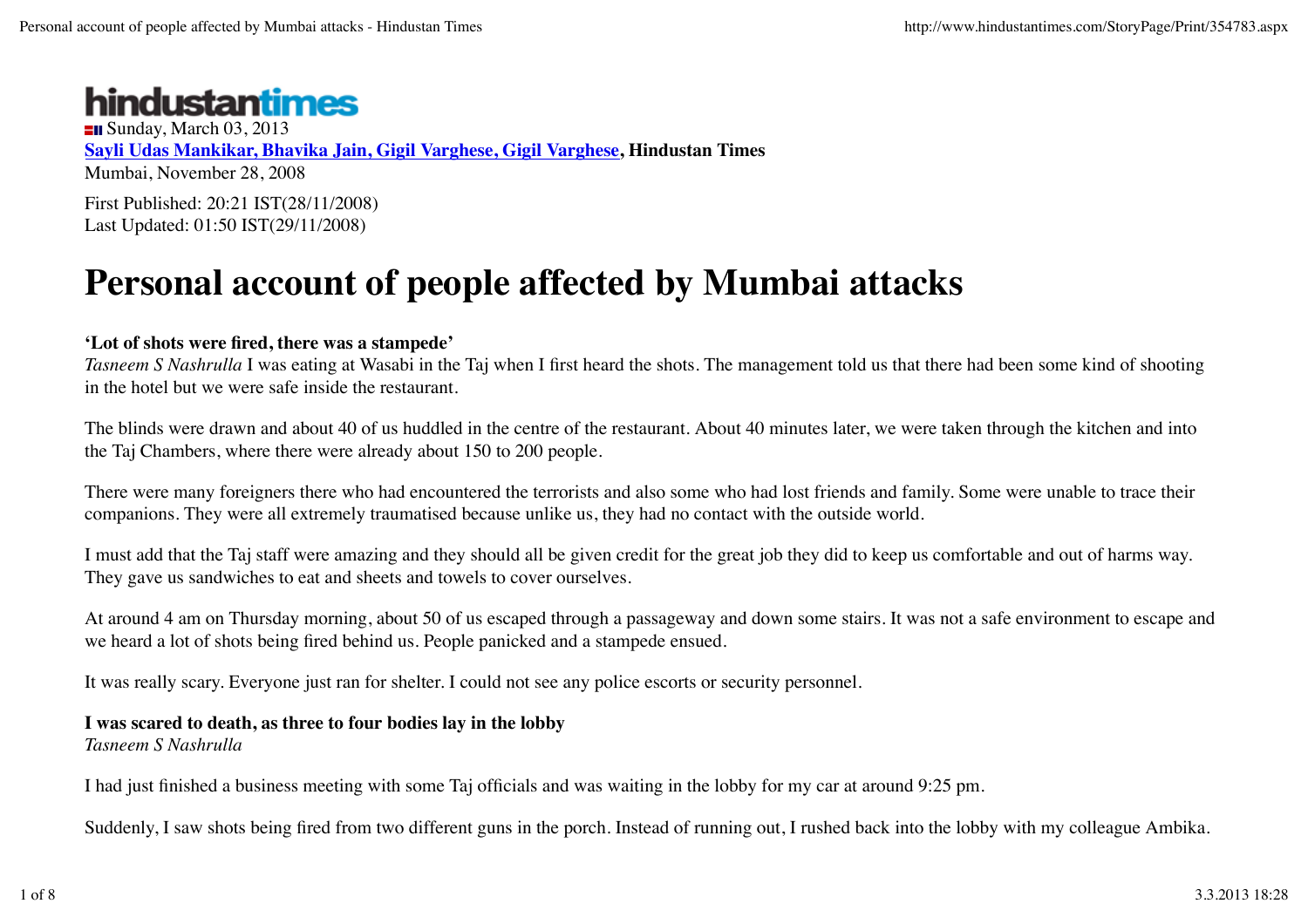I saw a young boy standing alone in the middle of the lobby, so I took him along and ran towards the Nalanda bookstore. Just as I was about to turn left for Nalanda, a bullet broke the glass of a showroom just ahead of me. Two Parsi ladies followed us into the bookstore. A British woman, whose husband had been shot, also joined us. She was inconsolable.

The bookstore's cashier switched off all the lights and locked the doors. We hid inside the storeroom, but we could hear shots being fired non-stop till about 11:30 pm. When the firing stopped, the cashier and I decided to take a walk outside to check what was happening.

We were scared to death as we saw three to four bodies lying in the lobby. But since no one else was there, we decided to escape. So along with Ambika, Deven (the 10 year old boy) and the British lady, I walked across the main lobby at around 12:30 am.

We had to take a chance and leave. In the lobby, we could hear shots being fired in Shamiana. We ran across the road.

I called a senior inspector I knew to send for a car. We got into the CRV that was sent for us and I went to a friend's house on Peddar Road. I called up Deven's parents who were also evacuated at 1:30 am and they picked him up.

Looking back, the boy saved me. I'm very sure that the terrorists saw us escaping because they were very close to us. But they must have seen the child and decided not to target us.

# **Mazgaon residents struggle to wipe out memory of burnt flesh, severed heads**

*Neha Bhayana*

Two-year-old Kunal Maske can't express himself in words, but every time his mother points to the street below his house, he raises his chubby arms, screams "bhoom" and then covers his ears with his palms.

On Wednesday night, Kunal's mother, Pallavi, had carried him to the balcony outside their one-room home on the fourth floor of Ekta Nagar chawl building in Mazgaon to let him watch cars while she fed him dinner, when a taxi suddenly burst into flames before an explosion blew it into smithereens.

That night, Kunal didn't sleep.

"Even though I ducked into the house immediately to escape the shower of glass and metal particles, Kunal saw the explosion. He was crying constantly and kept peeing through the night," said Pallavi.

Twelve-year-old Manoj Maru, who lives next door, has been sleeping fitfully, too. "I had a terrible nightmare. I came across the terrorists and hit them with a bamboo stick so they shot me dead," said the Class 7 student.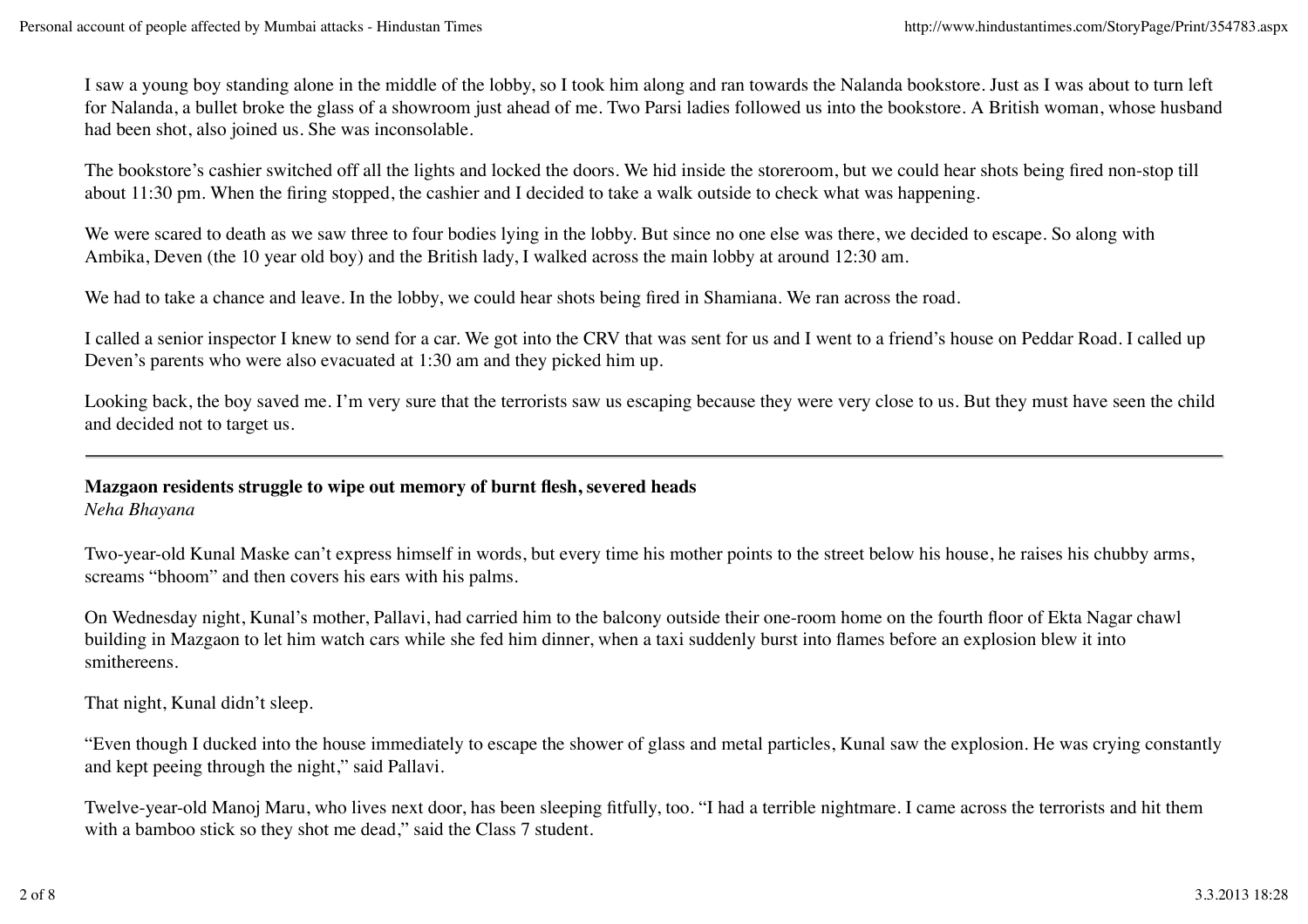Maru had been watching television news of the attack when he heard the noise. He ran out and found chunks of burnt flesh stuck to their doors. "Someone's small intestine was lying on the floor, too," he said.

The police may have collected all the pieces of flesh from the terrace and balconies in packets and taken them away, but the residents of Ekta Nagar's building No. 8 can't wipe out the stains or the memory of Wednesday night.

Their homes have broken glass panes and clocks that are stuck at 10.36 pm — the time of the explosion. They can still see the spot near the railway tracks, a few hundred metres away, where the taxi driver's severed head was found.

Two residents of the building — Shaibaz Shah and Sabira Khan — and are currently admitted at JJ Hospital. While a piece of metal piece had got stuck in 22-year-old Shah's throat, Khan, who was in the taxi behind the one that exploded, has a broken leg.

At a cluster of shanties opposite Ekta Nagar, families of fishermen and daily wage labourers were mourning the loss of four people — three women and a child — who were killed in the blast on Wednesday night.

Zarina Shaikh and her daughter Reema had returned home from Null Bazaar in the taxi which had the bomb.

"They had paid the taxi driver and were about to enter their home when the bomb exploded," said Reshma, Shaikh's elder daughter.

A resident recounted that late ATS chief Hemant Karkare had come for a round in their building before he went to Cama Hospital, where he was killed. "He got a call informing him of an emergency so he ran," said Tausif Ghalte.

#### **'I came here for a job. Now I want to fly back to Australia'**

#### *Naomi Canton*

I was in the Starboard Bar at 9.30 pm when I heard gunshots.

I saw people running and decided to get the hell out. There were gunmen everywhere shooting from different directions.

I rushed down to the basement and then someone moved us up to the Chambers. There were about 150 of us, staff and hotel guests, mainly Indians.

At first it was quite relaxed and they served us canapés while we sat listening to explosions. There didn't seem to be any terrorist near us.

At one point, we were all lined up to leave and then all of sudden there was gunfire and explosions.

There were shots all around us and all of us immediately lay down. People were using their mobile phones and contacting friends and relatives and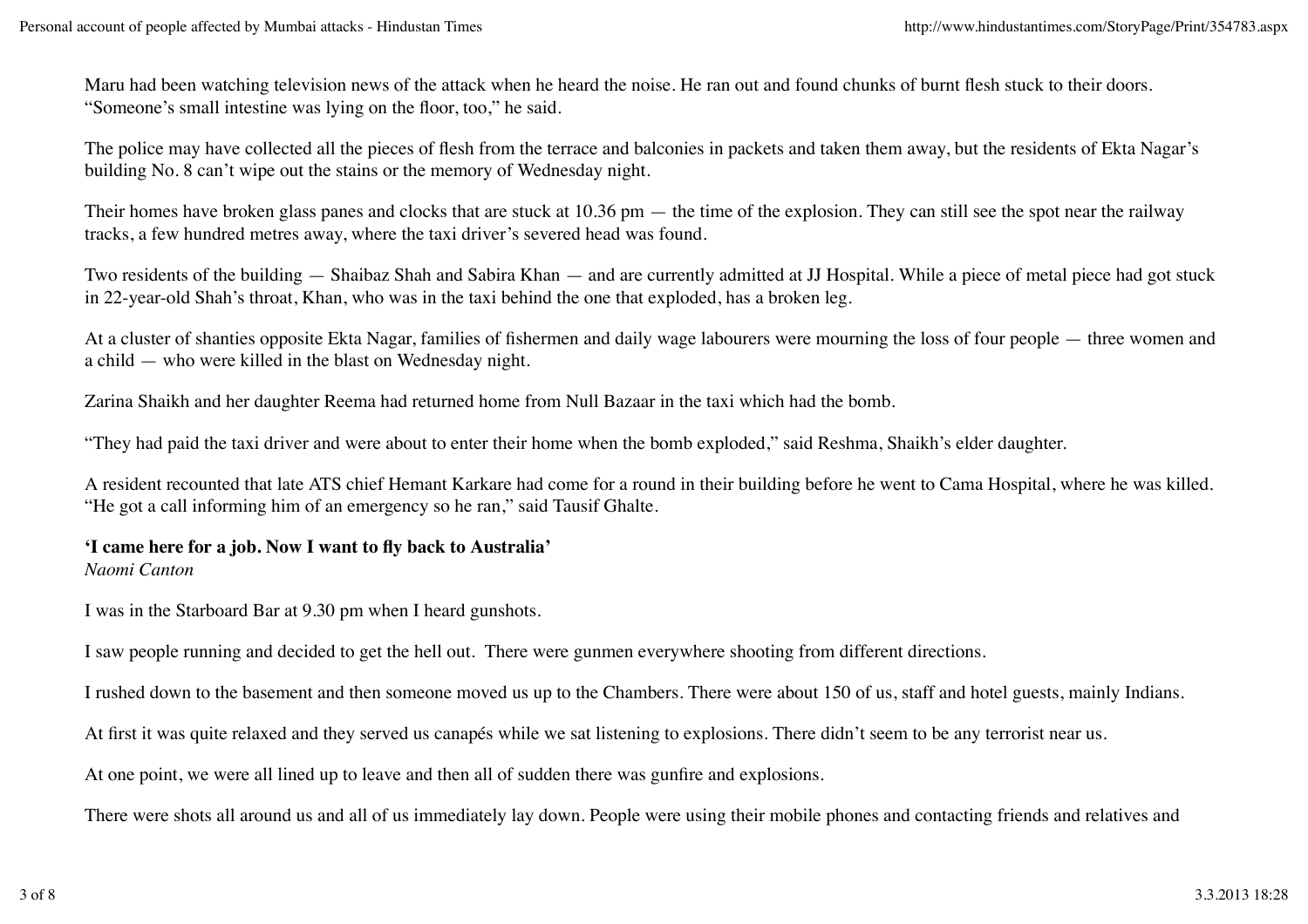checking what was happening on their blackberries. The information we were getting was that the terrorists were in complete control of the building. Sometimes it would get silent and we would relax and then we would hear gunfire and grenades again.

One girl next to me said: "We are all going to die."

I was thinking of calling my mum and dad to say a final goodbye. I knew that they would shoot me as I was a foreigner.

A couple of people got shot. One person, just six people away from me, got shot on the shoulder. I don't know when it happened.

Eventually in the morning, the army came in and rescued us.

We all got up to leave and then there was gunfire again. When we came out there was shrapnel, blood and broken glass everywhere.

As we left, a sniper started shooting at us as.

The terrorists clearly knew their way around as they were aware of all the back entrances and exits.

My chef from Starboard was killed in the basement — a place they should not have known about as it was always locked up.

Several waiters have been killed. Fifteen senior managers are dead. I heard that the hotel had been booby-trapped. This is not something the Taj Hotel could have prepared for.

Now all I have a mobile phone and a bottle opener. My wallet and all my possessions are inside my room at the Taj. I don't know when I will get them back.

I moved here five and a half months ago for the job. Now I want to fly back to Australia. I don't think anyone will be going back to work at the Taj Mahal Palace.

# **Three policemen in the line of fire**

# *Mohan Shinde, Constable*

He speaks in whispers, taking a break between each sentence, at ward 19 of JJ hospital.

Attached to the Azad Maidan police station, constable Mohan Shinde (49) got news that terrorists had stormed Cama hospital. He was part of a team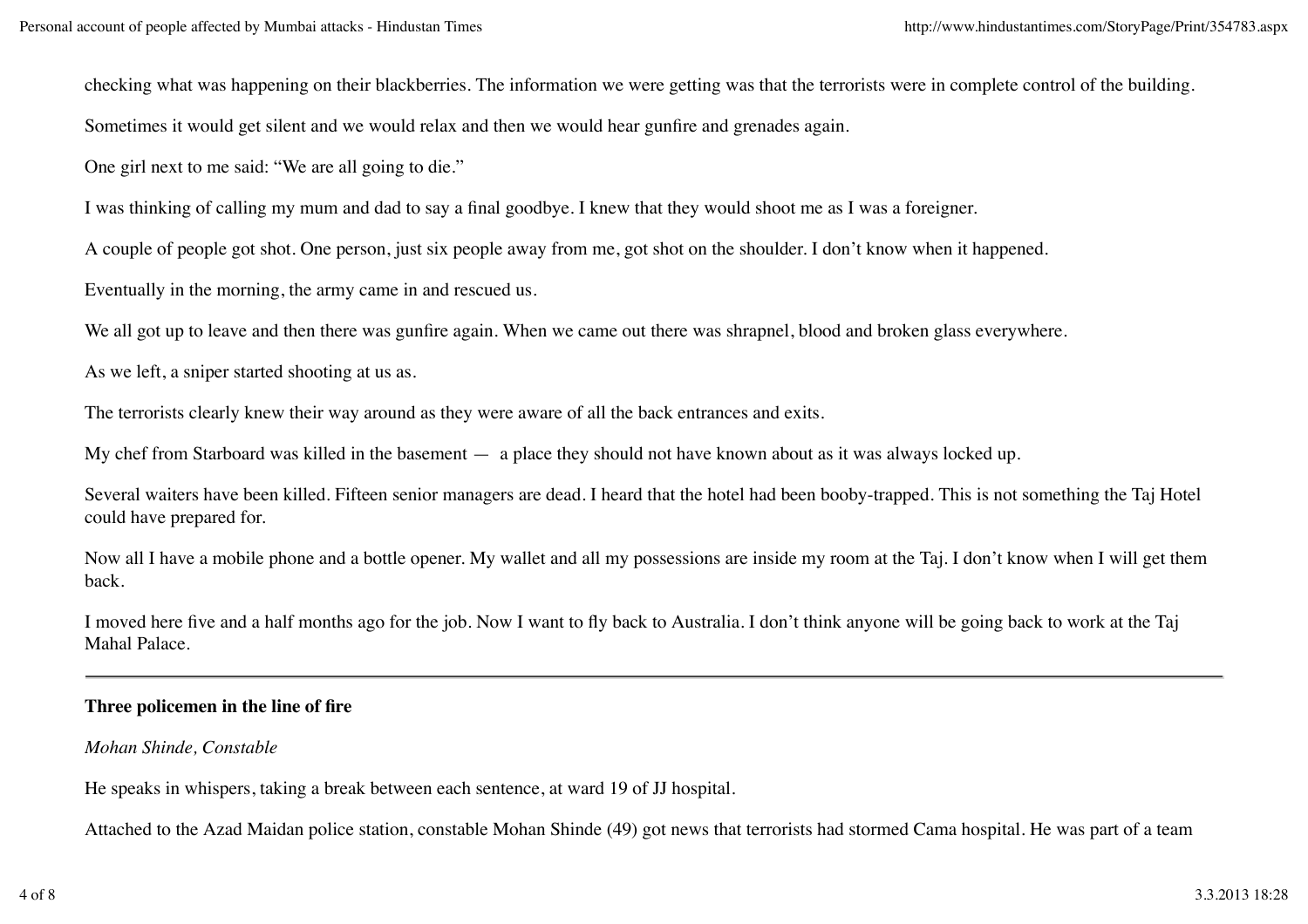that rushed to Cama hospital around 10.45 pm on Wednesday.

They saw the bodies of two security guards on the ground floor and terrorists — at least two of them — running up the stairs to the upper floors.

Gunshots were exchanged. The terrorists, Shinde believes, then ran to the terrace. From there they lobbed a grenade and fired more shots. A bullet hit Shinde in the stomach and he also suffered grenade injuries. But he managed to fire a couple of rounds back, he said.

Shinde has suffered severe injuries on the legs, including burn injuries and shrapnel wounds.

*— Alifiya Khan*

#### **Vijay Khandekar, Wireless operator**

Vijay Khandekar (36), a constable and wireless operator attached to the Azad Maidan police, was part of the police team that pursued two terrorists on Wednesday night into the Cama hospital.

Khandekar was injured by grenades and died from a bullet wound on his neck when his team, led by Additional Commissioner of Police Sadanand Date, chased the terrorists to the sixth floor of the hospital.

"Vijay called me between 9 and 10 pm saying there had been firing at CST station and he was accompanying a police team to pursue the terrorist. I told him to take care," his younger brother Ashok said. "That was our family's final conversation with him."

Khandekar was the fourth generation in his family to serve in the force. He is survived by his wife Shradha and five-year-old daughter Samruddhi.

 *— Chitrangada Choudhury*

#### **Adhik Rao, GRP officer**

Adhik Rao (39), a government railway police officer for 14 years, took a bullet to the abdomen while patrolling near the Times of India office at CST on Wednesday night.

He saw people running out of CST station and heard bullet sounds. Rao, a resident of Kurla, saw two terrorists walk out of the station and before he could react, they opened fire at him.

He is admitted in JJ hospital.

*— Alifiya Khan*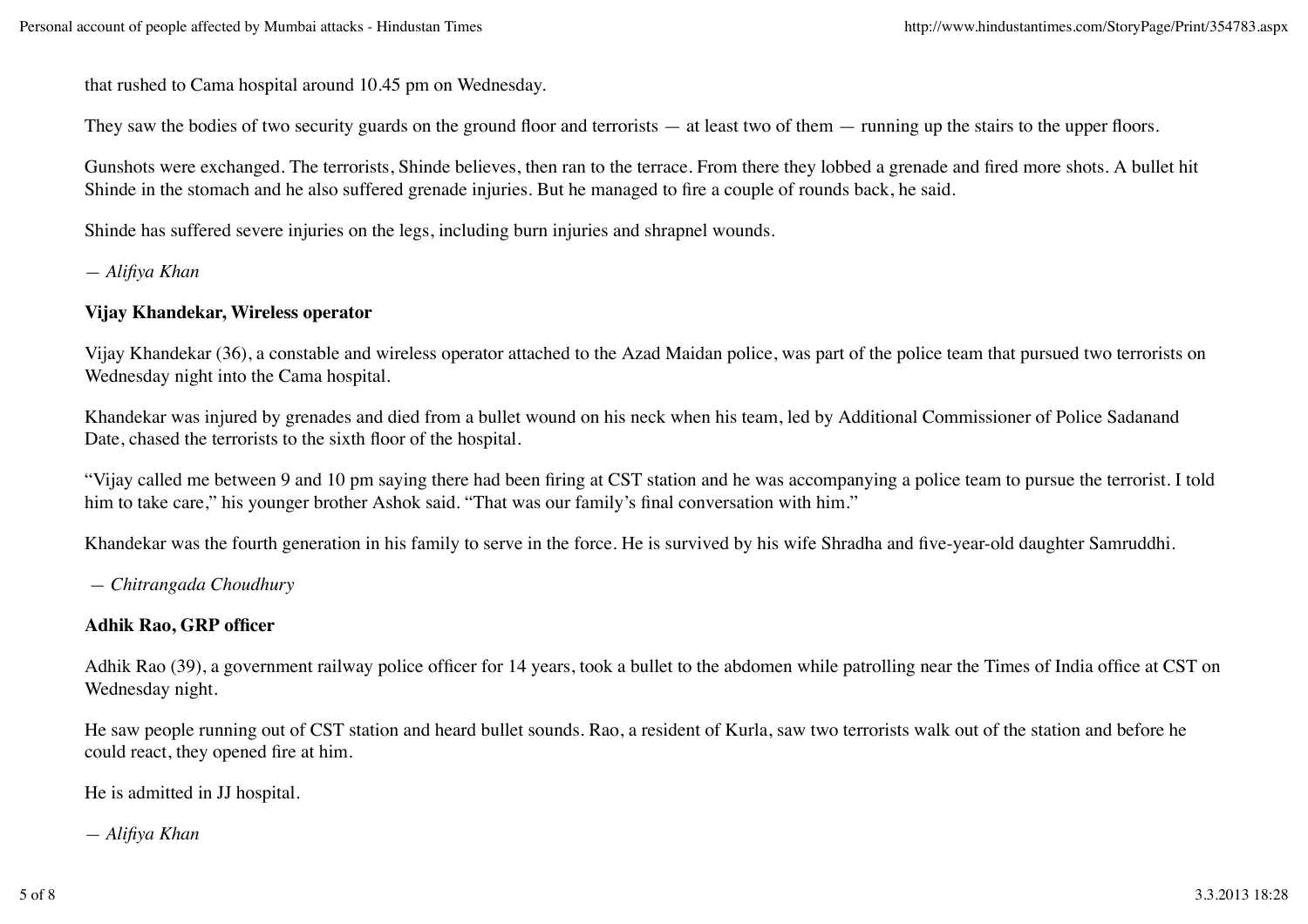#### **Thomas Varghese: Died helping hotel guests**

#### **Gigil Varghese**

As you walk into a residential colony in Mahim, a picture of a man smiling--almost looking you in the eye -- catches your attention.

The board mourns the death of a resident, Varghese Thomas, killed by the recent terrorist attacks in Mumbai.

48-year-old Thomas, captain at the Japanese restaurant Wasabi at the Taj Mahal Towers and Palace in Colaba had been hiding with guests for at least four hours in one of the rooms. He was later instructed to try and get the guests out at around 2 am on Thursday.

He was escorting some of the guests, when he was shot in his leg.

"Even after he was shot, he called a colleague and asked him to rescue him. At that moment, terrorist shot one more bullet into his upper body," said a friend, who also worked at the Taj and did not wish to be named.

His body was later taken to JJ Hospital. A resident of Mahim, Thomas has been survived by his 42-year-old wife Sunu and two sons, one of them, Rynell is studying in the ninth standard at Little Angles School. The elder one, Wesley, is pursuing a bachelors' degree.

HT visited his Mahim residence on Thursday. His family was inconsolable. His sons were trying to act normal and take care of the mother, who was lying down flanked by mourning relatives. Thomas's sister Shiney was trying to feed their mother a morsel of food, which she refused.

Residents of the colony remember Thomas as a compassionate man who often treated other to tea. "He loved taking his dog out for strolls," said a neighbour.

His dog, named 'J', was coaxing a family member to take him to the main gate of the residential complex, where he often waited for Thomas.

# **Mangha Kripalani: Lost her family members at Trident Hotel**

# **Gigil Varghese**

Mangha Kripalani, an 84-year-old New Yorker, was ready for bed on Wednesday. He heard a gun shot, passed it off as a firecracker. He had decided to lock his room and go to bed when his son frantically knocked on his door and asked him to leave.

"He said a fire had broken out," said Kriplani. Kriplani, a businessman, who owned Amkrip Corporation, a export company which supplied American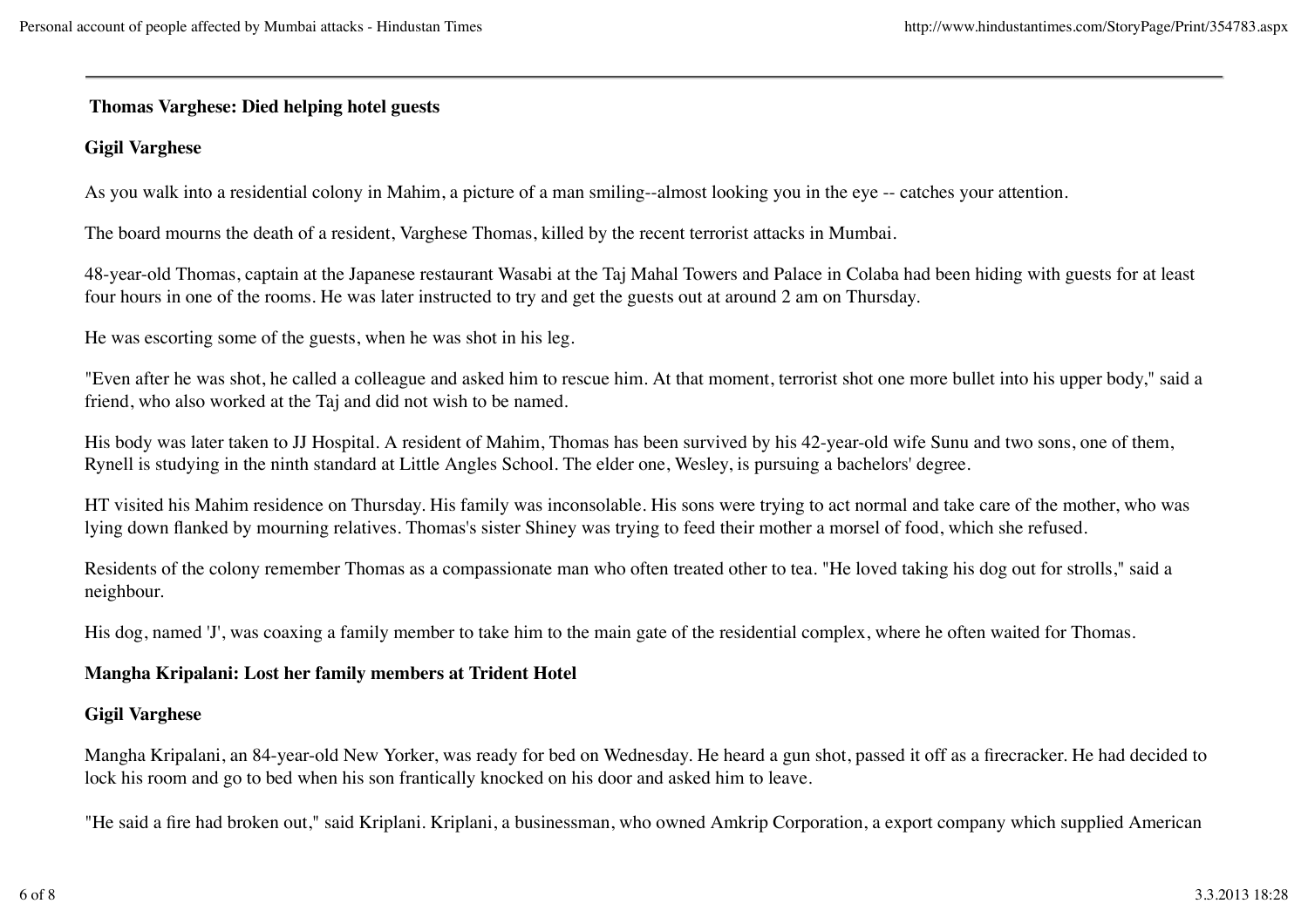products around the world had to walk down 19 floors of the Oberoi Trident where terrorist have held people hostage for more than 24 hours now. "I was the last one to walk out of the hotel," said Kriplani.

Kriplani navigated the soot and the stairs with difficulty.

"I am so old I don't know how I made it? God must have wanted me to live," said Kriplani.

But once out, he realised he was alone, in his bathing suite and bare foot. "I lost my son, daughter-in-law and two daughters in the chaos," said Kriplani.

He spent half the night on Mumbai's Marine Drive the other half huddled in a car with two others who had miraculously escaped.

"I was worried and cursed myself for getting my family to see India," said Kriplani.

The doorman at the Oberoi who had arranged the car for him had driven Kriplani from the airport a week ago. "He asked me if he could do anything. I said please help me find my family," said Kripalani.

In the wee hours of morning he arranged for a room for me at the Intercontinental on Marine drive.

I was waiting in my bathing suit in the car; the doorman came running to me and said that my family was in the same hotel.

"I couldn't believe my ears. It was fate. It was impossible," said Kripalani.

His son who worked for a big corporation in New York had walked up the length of Marine Drive at least ten times. He had even tried to go back to the hotel to find his father, but the police did not let him go back.

His son, who Kriplani did not wanted to be named had put his wife and two daughters in the Inox theatre behind Oberoi. "700 other guests were there, they all spent the night there," said Kriplani "but they had to leave in the morning."

 "My sons contacted from New York helped him book a room in the Intercontinental," said Kripalani. I had arrived ten minutes after he had, said Kripalani.

Kripalani has been coughing and spitting soot. "I don't feel like anything is wrong with me but the smoke got to me and my doctor has given me medication," said Kriplani.

Kriplani who is 84 said he initially wanted to stay for three weeks but now plans to return after one. "I don't think I will ever come back. I cannot come back," said Kriplani. He thought for a moment and added, "I don't know how long I will live but as long as I do I won't let my family come to India